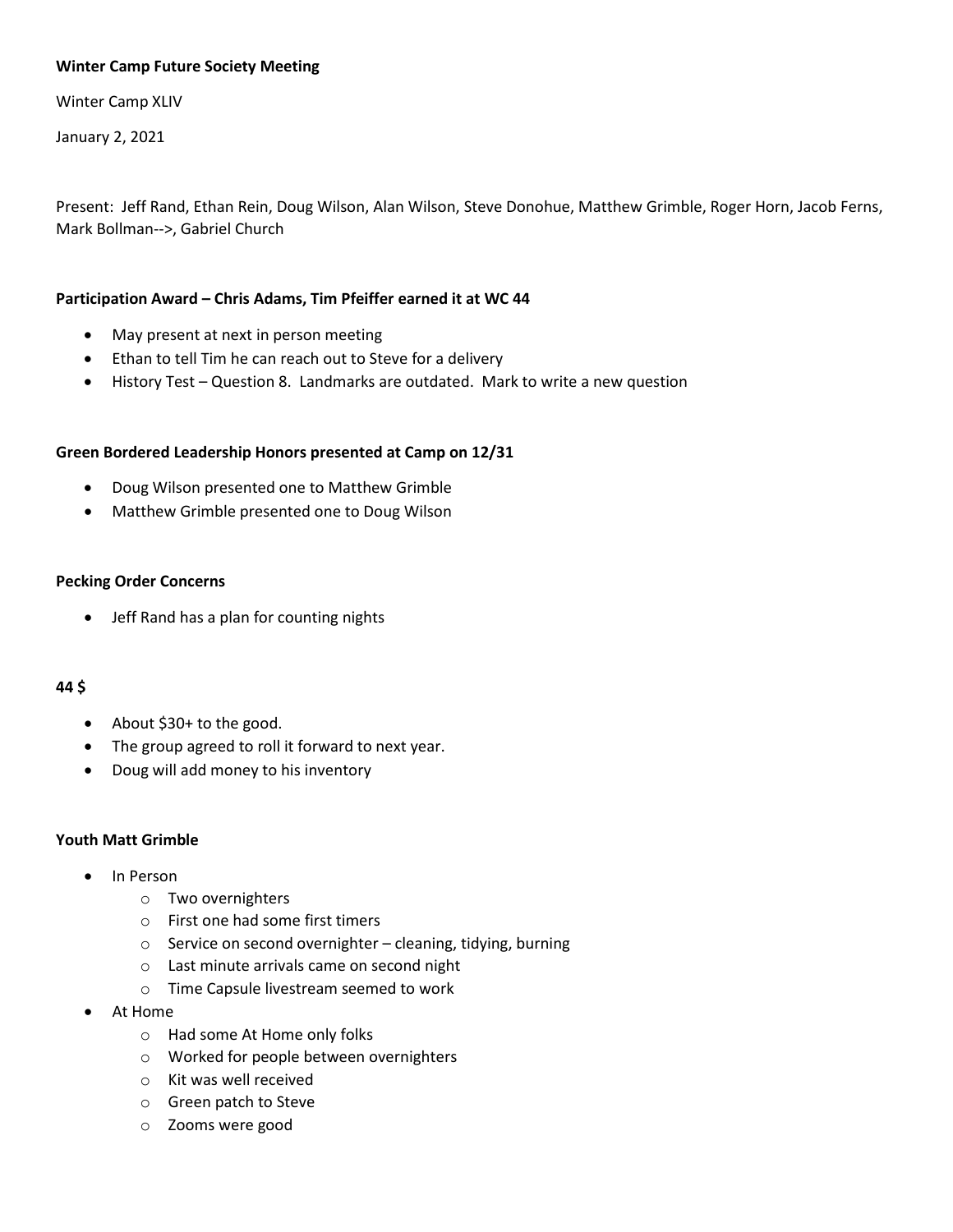# **44 Communication**

- Too many options and scattered communications
- Steve to think about an "everyone at Winter Camp" email
- Think about communication czar
- RC should have been done on a non-camp day
- Please fill out evaluations

# **Chapter**

- Same boundaries As of now unchanged
- January Meeting Matt to follow up with Chief Alex Czjiaka. Matt to bring up WC XLIV
- $\bullet$  1/28/2021 Most likely virtual
- Relationship with Rangers seems good. Jansen was happy to see us at camp. Jansen told Steve that he knows and respects Matthew Grimble

# **Winter Camp XLIV B**

- Steve suggested planning something in May at D-bar-A
- Would be good to be in Cabins, but tents possible
- We would not want to conflict with Lodge events
- Interested: Matt, Mark, Doug, Ethan
- Probably not: Jeff
- Maybe: Gabe

# **What's going on with Summer Camp?**

- Council sending signals that camp will happen
- Units are making deposits, TTE is planning, CCB Staff is planning
- This is a good sign for a "normal" Winter Camp XLV

# **45 Leadership**

- Steve says we'll know by April with respect to membership
- Acting youth leader Jacob
- Kitchen Adviser Steve declared
- Got some time to think about advisers

# **45 – T Shirts**

- Decided to stop collecting dues. Pass the hat when it comes up
- No real members anymore